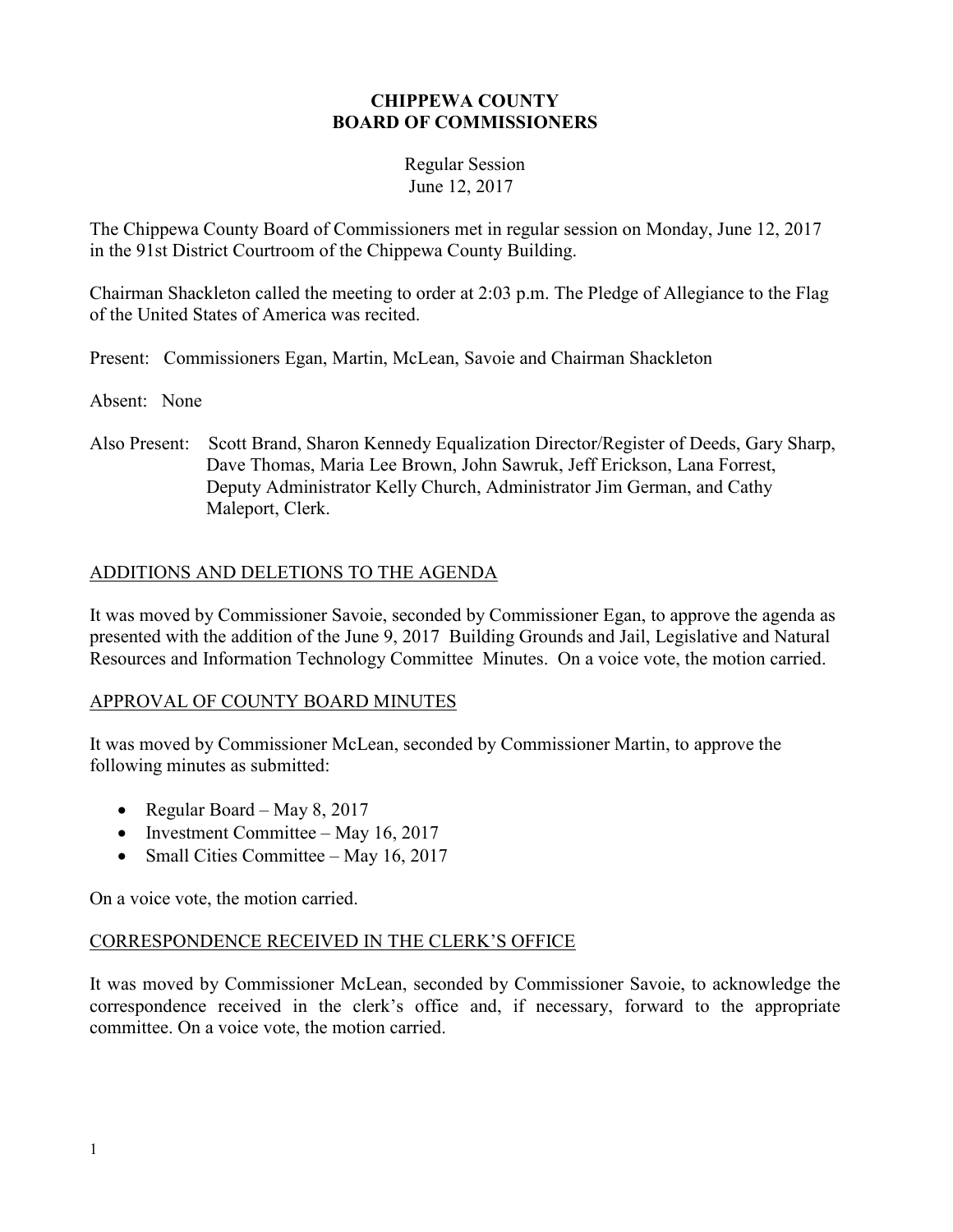#### PUBLIC COMMENTS

- Gary Sharp appeared before the Board on behalf of Old Mission Bank with his concerns with the County's Investment Policy.
- John Sawruk echoed Mr. Sharp's comments stating that every effort should be made to keep tax dollars invested locally. He also addressed his concerns regarding city residents not getting a fair return on their tax dollars.

ADMINISTRAOTR'S REPORT**–** Jim German, given for informational purposes only – *no action items*.

## NEW BUSINESS

## **A) Resolution 17-15 Resolution Imposing 2017 Property Tax**

It was moved by Commissioner McLean, seconded by Commissioner Egan, to adopt Resolution 17- 15 as follows:

## **RESOLUTION NO. 17-15**

## **RESOLUTION IMPOSING 2017 PROPERTY TAX LEVY PURSUANT TO MCL 211.24e, 211.34, 211.34d, 211.36, 211.37, and 211.44a, AND NOTICE OF CERTIFICATION OF 2016 COUNTY TAX LEVY**

**WHEREAS**, CHIPPEWA County is authorized under the General Property Tax Act, Public Act 206 of 1893, as amended, to levy and collect its allocated and voted property taxes; and

**WHEREAS**, the General Property Tax Act has been amended by Public Act 357 of 2004, being MCL 211.44a, to require each Michigan County to levy and collect its allocated millage in the summer; and

**NOW, THEREFORE, BE IT RESOLVED**, that pursuant to Public Act 357 of 2004, **6.15 mills,**  which is the County's allocated millage, after application of the "Headlee" millage reduction fraction, shall be levied and collected on July 1, 2017, and,

**BE IT FURTHER RESOLVED,** that all other anticipated and authorized County operating millages, i.e., EMS millage of .4275 mill, Road millage of .9879 mill, Recycling Programs millage of .5000 mill, Jail millage of .6000 mill, Senior Programs millage of .4994 mill, and Animal Shelter millage of .1 mill, after application of the "Headlee" and other applicable millage reduction fractions, will be levied and collected on December 1, 2017, and

**BE IT FURTHER RESOLVED,** that the Treasurer of each city, village and township in CHIPPEWA County is directed to account for and deliver the County tax collections for 2017 in accordance with the provisions of statue pertaining to such collections; and

**BE IT FURTHER RESOLVED,** that this Resolution constitutes certification of the levy of the County millages as above described and as set forth on the attached 2017 TAX RATE REQUEST (L4029); and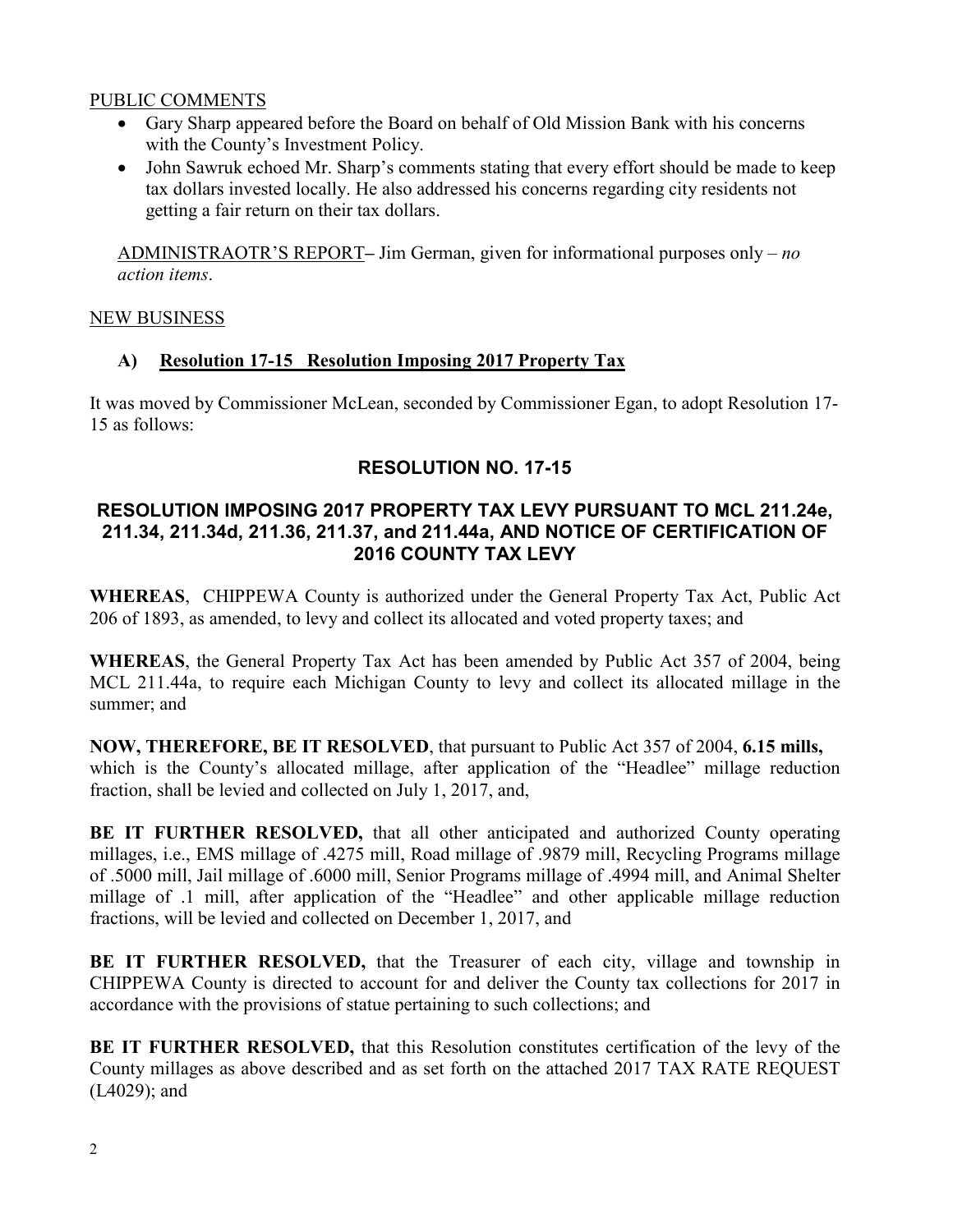**BE IT FURHTER RESOLVED,** that the County Clerk shall deliver a copy of this Resolution by first class mail to the Treasurer of each city, village and township in CHIPPEWA County.

A VOTE WAS TAKEN AS FOLLOWS:

AYES: Commissioners Egan, Martin, McLean, Savoie and Chairman Shackleton

NAYS: None

## **THE RESOLUTION WAS DECLARED ADOPTED.**

## **B) Resolution 17-16 To Protect The MI Choice Program**

It was moved by Commissioner Savoie, seconded by Commissioner McLean, to adopt Resolution 17-16 as follows:

### **RESOLUTION NO. 17-16 RESOLUTION TO PROTECT THE MI CHOICE PROGRAM**

**WHEREAS,** the Senate recently passed SB 135 which contains the following boilerplate language under Section 1852 *(Long-Term Service and Support Pilot – Senate requires DHHS to implement a pilot in Wayne, Macomb, Barry, Berrien, Calhoun, Cass, Kalamazoo, St. Joseph, Van Buren Counties and the Upper Peninsula to transition home and community based services waiver recipients into a long-term services and support program administered by an integrated care organization.)* 

**WHEREAS,** the MI Choice Program is a long term care, in home services program for U.P. residents seeking long term care at home;

**WHEREAS,** the MI Choice Program, administered by UPCAP, uses a local network of service providers including Community Action Agencies, Commissions on Aging, County Agencies and private Services Agencies;

**WHEREAS,** enacting this provision would have the following negative effects on Upper Peninsula residents:

- Closing down the popular MI Choice Program which has been operating since 1988 and has a 98% satisfaction rating;
- Creating a pilot program which would mandate that all existing MI Choice participants receive their in home care from a for profit insurance company;
- Making the U.P. the only region in the State that doesn't give residents a choice of where they receive their in-home care and care management;
- Requiring U.P. residents to have their care provided by a for-profit insurance company that has little or no experience in providing in-home care to the nursing home eligible population.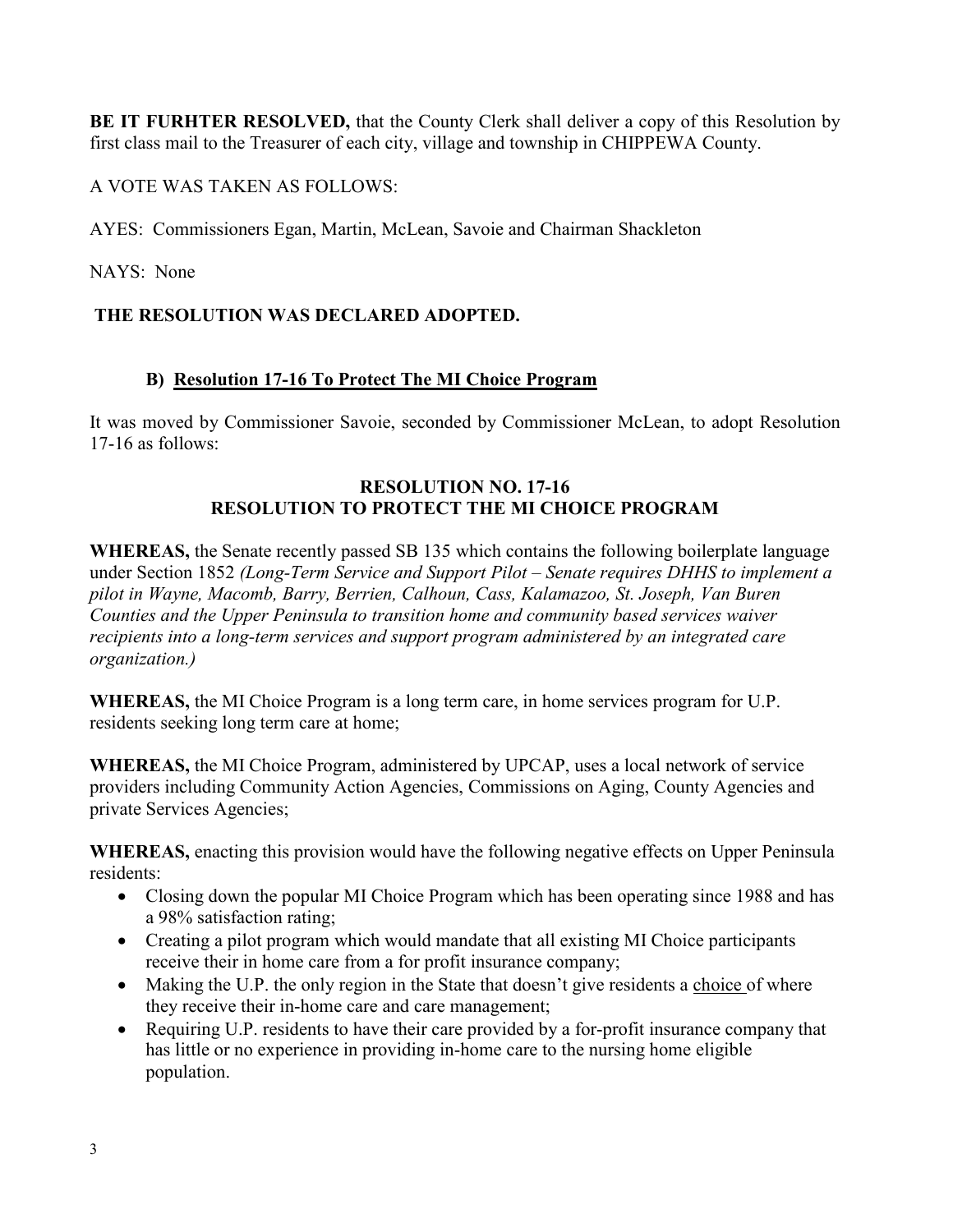**WHEREAS,** one reason why Section 1852 is being proposed is because, under an existing demonstration pilot (MI Health Link) involving the for profit health insurance company (Upper Peninsula Health Plan) and the MI Choice Program, when provided a choice, 95% of the clients opted NOT to have their care provided by the insurance company, but instead by MI Choice. The new pilot would make it **mandatory** for residents to be enrolled with the for profit health care organization **eliminating choice.**

**WHEREAS,** should the pilot demonstration be allowed to move forward and not be successful, the comprehensive network of services developed over the past 29 years for the MI Choice Program will no longer be available nor unable to fully meet the future community-based long-term supports and services needs of the Upper Peninsula residents.

**THEREFORE, BE IT RESOLVED** that Chippewa County Board of Commissioners opposes Senate Bill 135; Section 1852 and requests that the Upper Peninsula of Michigan be removed from the pilot, allowing MI Choice to continue providing U.P. County residents a **choice** of options like the rest of the State.

## A VOTE WAS TAKEN AS FOLLOWS:

- AYES: Commissioners Egan, Martin, McLean, Savoie and Chairman Shackleton
- NAYS: None

## **THE RESOLUTION WAS DECLARED ADOPTED**.

## **C Resolution 17-17 to Preserve the Public Mental Health System**

It was moved by Commissioner McLean, seconded by Commissioner Martin, to adopt Resolution 17-17 as follows:

#### **RESOLUTION NO. 17-17 RESOLUTION TO PRESERVE THE PUBLIC MENTAL HEALTH SYSTEM**

- **WHEREAS,** Michigan's public mental health system provides one of the broadest array of cutting edge, community-based mental health services and supports throughout our Upper Peninsula region; and
- **WHEREAS,** Community Mental Health Service Programs (CMHSPs) were created by County Boards of Commissioners as duly authorized under 330.1205 of the Michigan Mental Health Code; and
- **WHEREAS,** Five CMHSPs representing fifteen counties in the Upper Peninsula created a regional entity, NorthCare Network, to manage Medicaid specialty services as duly authorized under 330.1204b of the Michigan Mental Health Code; and
- **WHEREAS,** County Boards of Commissioners across the Upper Peninsula region support the preservation of the current public mental health system delivery and management; and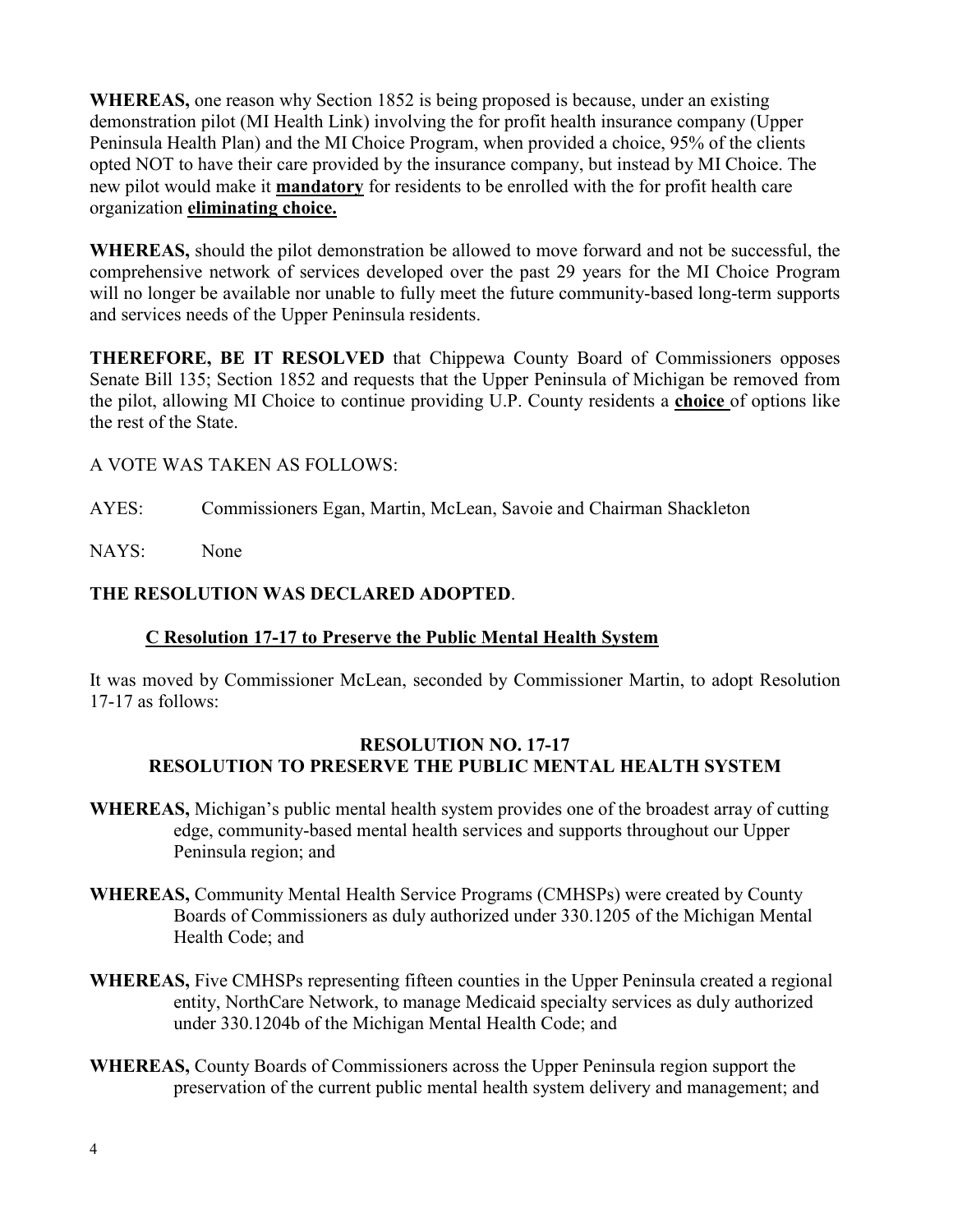- **WHEREAS,** All five CMHSPs in the Upper Peninsula region (Copper Country CMH, Gogebic CMH, Hiawatha Behavioral Health, Northpointe Behavioral Health and Pathways CMH) support the preservation of the current public mental health system delivery and management; and
- **WHEREAS,** Senate and House 298/234 of the Executive Budget recommendation for 2018 effectively nullifies the duly authorized actions taken by Community Mental Health Service Programs to create a regional entity under section 330.204b of the Michigan Mental Health Code; and
- **WHEREAS,** Section 298/234 of the Executive Budget recommendations for 2018 have no accountability to the Upper Peninsula's fifteen County Boards of Commissioners; and
- **WHEREAS,** County Boards of Commissioners across the Upper Peninsula oppose Section 298/234 of the Executive Budget recommendation for 2018 to implement health plan led pilots; and
- **WHEREAS,** County Boards of Commissioners across the Upper Peninsula oppose any involvement in a pilot program in the Upper Peninsula region; and
- **WHEREAS,** Section 298/234 of the Executive Budget recommendation for 2018 will result in the elimination of public specialty mental health services that are accountable to the communities of persons residing in the fifteen counties of the Upper Peninsula;

#### **THEREFORE BE IT RESOLVED,**

That the Chippewa County Board of Commissioners opposes Section 298/234 of the Executive Budget recommendation for 2018 and encourages the Governor, State Senate, and State House of Representatives to prevent it from becoming law.

#### A VOTE WAS TAKEN AS FOLLOWS:

- AYES: Commissioners Egan, Martin, McLean, Savoie and Chairman Shackleton
- NAYS: None

#### **THE RESOLUTION WAS DECLARED ADOPTED**.

#### **D) Resolution 17-18 Chippewa County Investment Policy**

It was moved by Commissioner McLean, seconded by Commissioner Egan, to adopt Resolution 17-18 described below. A discussion followed with Chairman Shackleton inviting anyone with questions about the investment policy to sit down and talk with the County Treasurer as she is both empowered and restricted greatly by the State of Michigan about where investments may or may not go.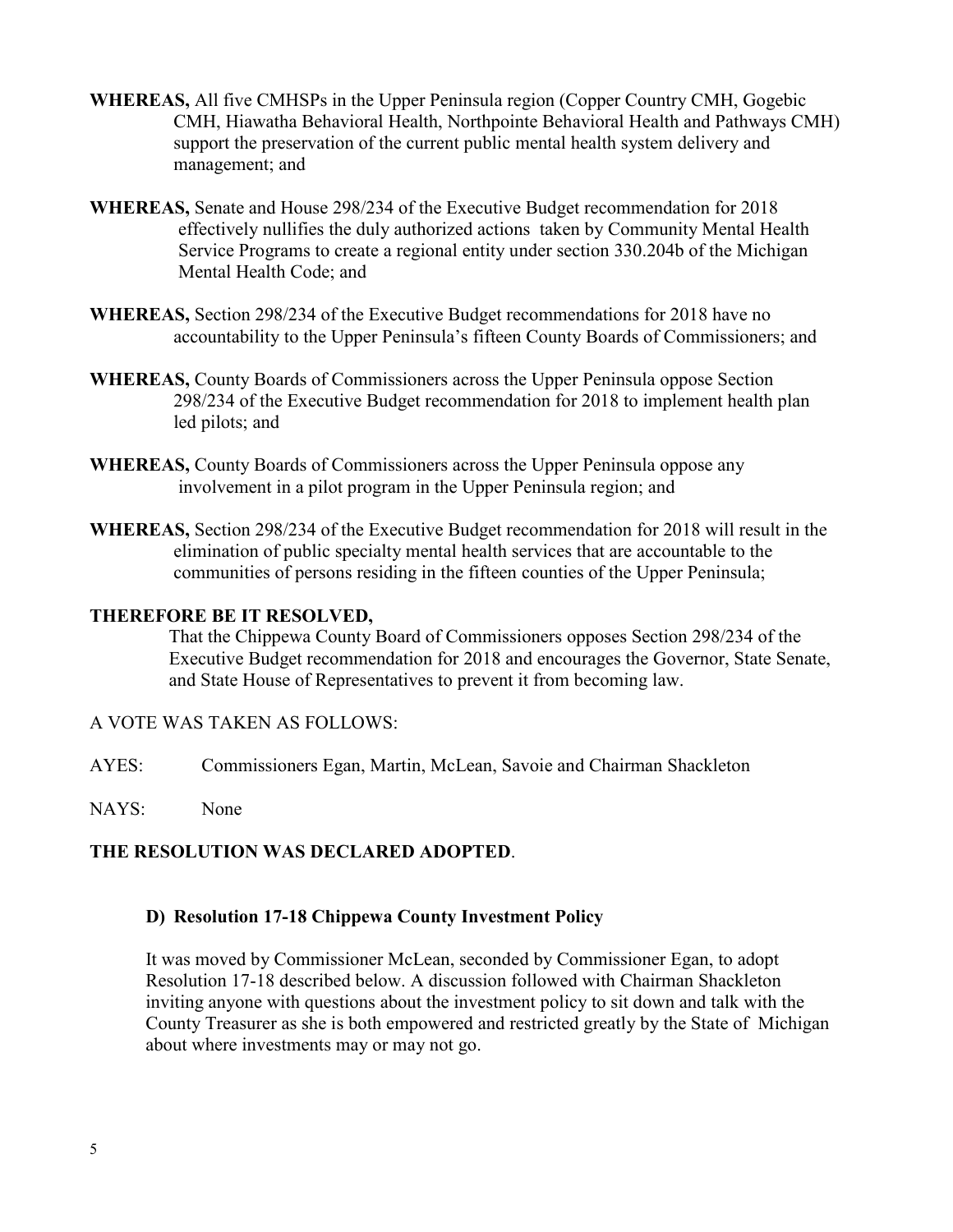#### **RESOLUTION 17-18 RESOLUTION TO ACCEPT INVESTMENT POLICY**

**WHEREAS,** Act No. 20 of the Michigan Public Acts of 1943, (MCL 129.91) as amended authorizes County Treasurer's to invest county surplus funds in certain specified investments; and

**WHEREAS**, the Board of Commissioners wishes to authorize the County Treasurer to invest surplus funds of the County in those investments permitted by MCL 129.91; and

**WHEREAS**, the Board of Commissioners has, in accordance with MCL 129.95, adopted an Investment Policy, which gives the County Treasurer the authority to invest surplus funds; and

**WHEREAS**, Act No 40 of the Michigan Public Acts of 1932 (MCL 129.12) as amended requires the Board of Commissioners to provide by resolution for the designation and deposit of public money coming into the possession of the County Treasurer, in one or more financial institutions in the proportion and manner as provided by the resolution,

**NOW THEREFORE BE IT RESOLVED** that the Chippewa County Board of Commissioners authorize the Chippewa County Treasurer to invest surplus funds of the County in accordance with applicable statutes as modified or restricted by the County's Investment Policy; and

**BE IT FURTHER RESOLVED** that the Chippewa County Treasurer is authorized to deposit all public money coming into his or her possession in any financial institution doing business and having a place of business in the State of Michigan, all of which financial institutions are hereby designated as authorized financial institutions of public monies in accordance with MCL 129.12.

## A VOTE WAS TAKEN AS FOLLOWS:

AYES: Commissioners Egan, Martin, McLean, Savoie and Chairman Shackleton

NAYS: None

## **THE RESOLUTION WAS DECLARED ADOPTED**

## STANDING COMMITTEE REPORTS

# **PERSONNEL/EQUALIZATION AND APPORTIONMENT/TRANSPORTATION HEALTH AND SOCIAL SERVICES COMMITTEE**

Chairman – Commissioner Egan May 12, 2017

## **Health Department staffing update**

The Committee received an update listing as to the personnel changes that have taken place at the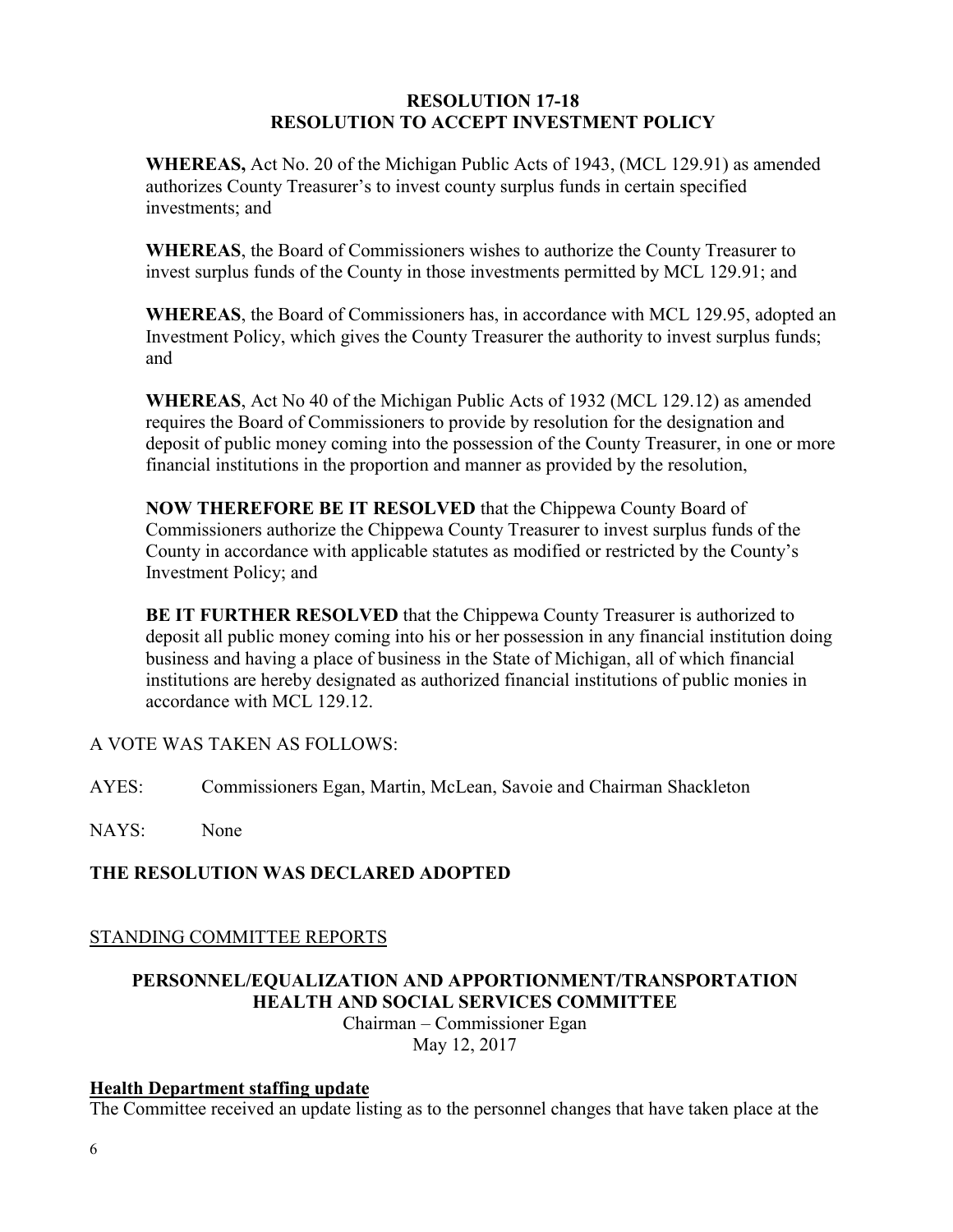Health Department since January 1<sup>st</sup>. The update includes the elimination of one Data Entry Clerk, from the Health Department's Finance Department; these duties will be absorbed by others in the department. Administrator German commended the Health Department Administrator for being proactive in helping to continue to reduce costs of the Health Department. This change is through attrition.

It was moved by Commissioner Egan, seconded by Commissioner Martin, to approve the elimination of one Data Entry Clerk in the Health Department's Finance Department. On a voice vote, the motion carried.

## **Health Department Policy 7.01.047 – MIHP – IBCLC**

The Committee reviewed a new Community Health Services Policy, regarding the International Board Certified Lactation Consultant; which provides evidence-based lactation support to postpartum women in the outpatient setting to and through 60 days post-delivery. The policy is being established to meet the new requirements and guidelines of Maternal Infant Health Program.

It was moved by Commissioner Egan, seconded by Commissioner McLean, to approve the Community Health Services Policy 7.01-047 for MIHP International Board Certified Lactation Consultant requirements and guidelines of the State of Michigan, as presented. On a voice vote, the motion carried.

## **County Handbook-Policies County and Health Department**

The Committee was addressed regarding a County Handbook, by way of incorporating it with the Health Department's handbook for all Non-Union employees and to continue updating the Health Department employees' benefits and policies to mirror the County. The Committee was given a listing of several benefits to be addressed now, and others will be brought back at a future date. The following items will be discussed with proposed changes: evaluations, employee assistance program, life insurance, vacation accrual and personal days. Many benefits have no differences between the two and will not need to be addressed. These changes do not affect the teamster members.

It was moved by Commissioner Egan, seconded by Commissioner McLean, to approve the employee benefits changes between the Health Department and County as follows for non-union employees:

- Evaluations will be eliminated, unless they are needed for accreditation of programming.
- Add the Employee Assistance Program for the County employees.
- Change the Health Department life insurance to 1X annual salary.
- Change vacation carry-over accrual to 40 hours effective January 1, 2020 for the Health Department.
- Increase Personal Days for the Health Department to four days, effective January 1, 2020.

On a voice vote, the motion carried.

## **Courts Personnel request (Circuit Court Administrator Tina Ojala)**

Circuit Court Administrator Tina Ojala addressed the Committee regarding a proposed change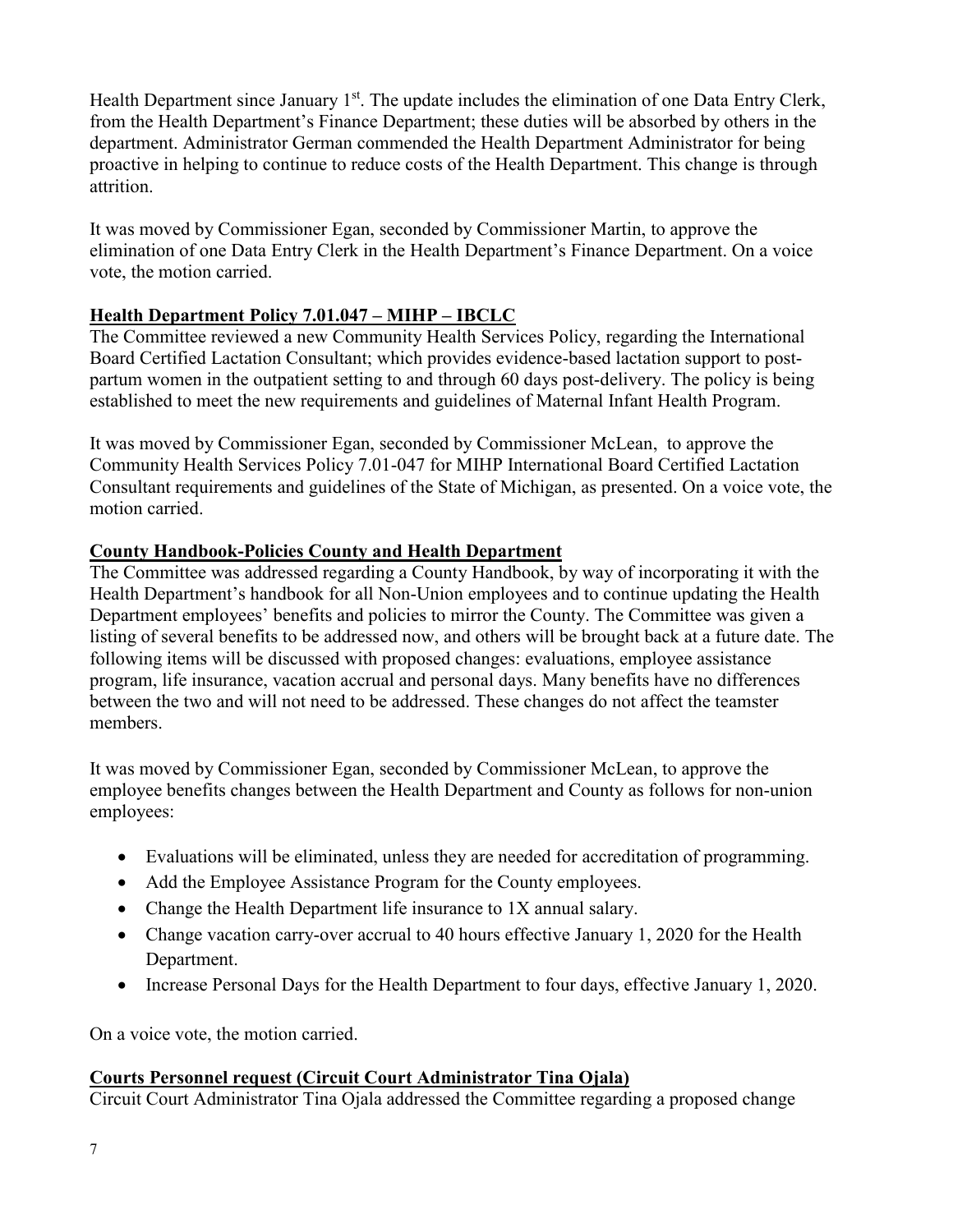which has been presented and supported by the State Court Administrative Offices, due to the recent appointment of Eric Blubaugh to the Probate-District Court Judge. The proposal is to combine the current Grade 16 Friend of the Court position and Grade 17 Magistrate/Referee/CJO position as a Grade 20 position – 4 year rate and to have Policy 211 waived to move forward with the transition. This proposed combination will save the County approximately \$101,343; with the savings the Courts are asking that \$2,500 be made available to finish the jury room; that the Committee considers utilizing \$45,000 for County Courthouse and County Building security/bailiff; for \$2,173.50 for the contract attorneys, whom were inadvertently left out of the FY16 Budget process for a 2% increase.

It was moved by Commissioner Egan, seconded by Commissioner Savoie, to approve the combining of the Magistrate/Referee/CJO and the Friend of the Court positions; to pay the new position at a Grade 20 – 4 year level; waiving policy 211, effective 5/16/2017; to budget \$2,500 to finish the Circuit jury room project (cabinetry) and to forward the single point of entry plan to the Building and Grounds Committee for the security of both the Courthouse and the County Building by utilizing the monies saved from this plan. On a voice vote, the motion carried.

It was moved by Commissioner Egan, seconded by Commissioner McLean, to accept the Personnel/Equalization and Apportionment/Transportation/Health and Social Services Committee meeting minutes of May 12, 2017 as presented. On a voice vote, the motion carried.

## **FINANCE, CLAIMS AND ACCOUNTS COMMITTEE**

Chairman Commissioner Martin – May 12, 2017

## **FY2016 CHIPPEWA COUNTY HEALTH DEPARTMENT AUDIT PRESENTATION**

The Financial Statements of Chippewa County for the year ending September 30, 2016, were presented by Anderson, Tackman & Company's CPA Ken Talsma. Mr. Talsma presented and reviewed documents included in the annual audit report and financial statements. He discussed changes to the assets and deferred outflows, liabilities  $\&$  net position, revenue analysis, expenditure analysis, the five-year trend of revenue & expenditure analysis, revenues & expenditures by reporting unit, and the fund balance analysis five-year trend. Mr. Talsma went over changes in the fund balance, in additional detail, as the five-year trend is not reflecting well, due to the prior year's pension and OPEB reporting requirements, and writeoffs of bad debt from the reconciliation issues with billings and software that totaled over 1 million dollars. Mr. Talsma stated the Health Department is 'not out of the woods yet'; he advised to keep the County's contracted CPA Chuck Leonhardt directly involved and overseeing the continued transition of the billing system, as well as, the overall financial health of the Health Department. Based on the accounts receivable adjustments, additional testing was completed by Anderson Tackman. There were prior comments regarding cash and home health which were corrected; pension reporting which was implemented, but should be reviewed by the Board and Management for new standards; uniform administrative requirements, revisions related to single audit requirements and other postemployment benefits is effective for fiscal years beginning after June 15, 2016 .

The independent auditor's opinion, which had two findings, were included in the report but not discussed.

• Finding 2016-001 – reported a significant deficiency for the Health Department's internal control over financial reporting; as accounts receivable and unearned revenue reconciliations must be completed and reviewed in a timely manner.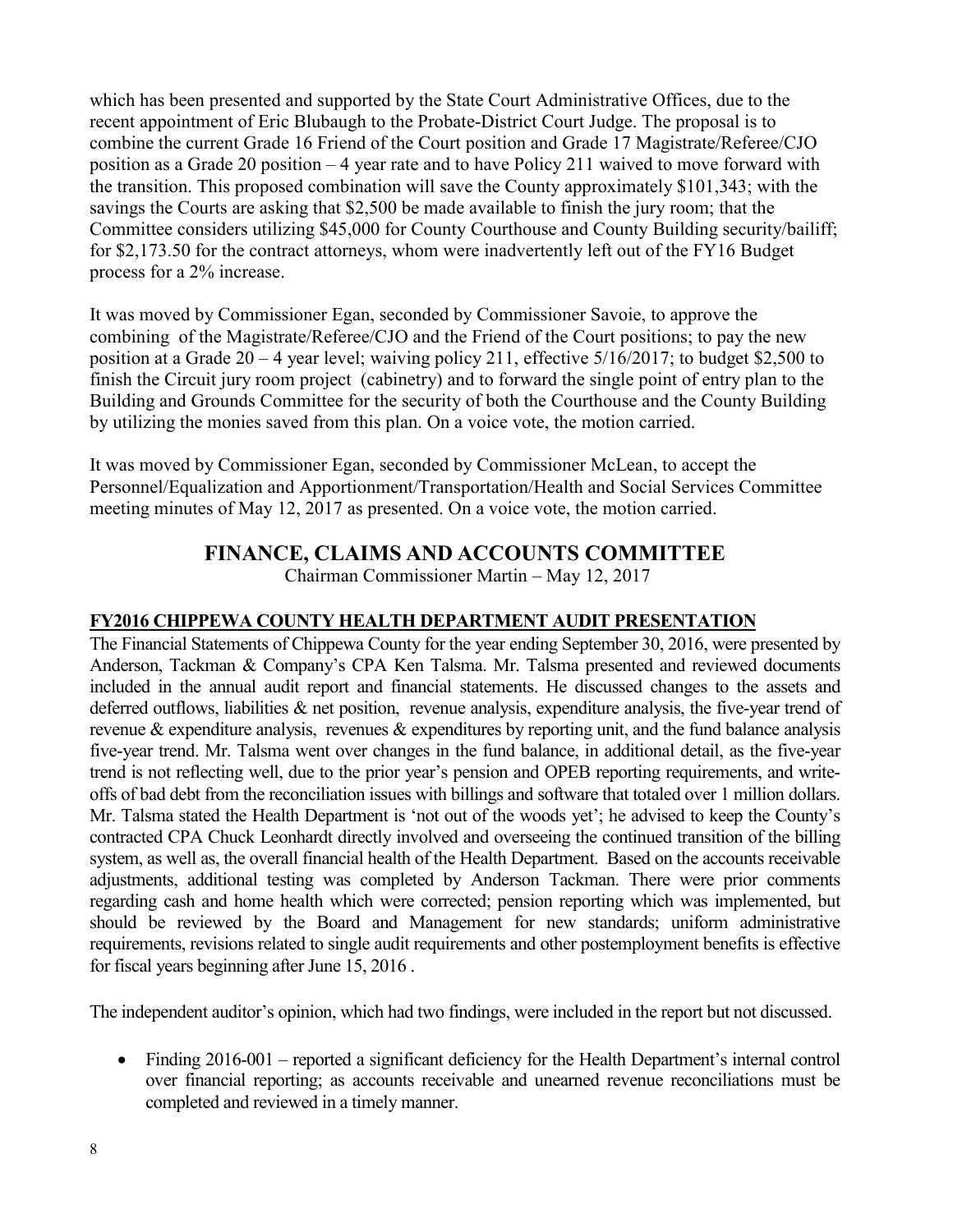• Finding 2016-002 – reported a significant deficiency in noncompliance with State statutes with regards to expenditures in excess of appropriations and budgetary funds. It is recommended that control be put in place to reconcile the accounts in a timely manner and require an independent review of the reconciliations for Finding 2016-001; reconciliations should be agreeing to the general ledger each month to ensure balances are properly reflected. For Finding 2016-002 it is recommended that the Health Department's chief administrative office and personnel be responsible for administering the activities of the various funds of the Health Department, develop budgetary control procedures for the Operating Fund, which will assure that expenditures do not exceed amount authorized in the General Appropriations Act, or amendments thereof.

It was moved by Commissioner Martin, seconded by Commissioner Savoie, to accept and approve the FY2016 Audit of the Chippewa County Health Department as presented. On a voice vote, the motion carried.

# **FINANCE, CLAIMS AND ACCOUNTS COMMITTEE**

Chairman Commissioner Martin – June 8, 2017

## **Approval of Agenda**

It was moved by Commissioner Martin, seconded by Commissioner *not audible*, to amend the agenda to withdraw 3-C SHACC Fees and to add 4 Register of Deeds Agreement for Internet Access to Real Estate records. On a voice vote, the motion, carried.

## **AGENDA ITEMS FYE 12-31-2016 Audit**

It was moved by Commissioner Martin, seconded by Commissioner Savoie, to approve and authorize distribution of the 12/31/16 Audit as presented and to have \$200,000 of the excess balance from 12/31/16 be sent to MERS to start covering the gap of the County's unfunded pension liability. To authorize Administration to work with MERS on the allocation and to make the payment in conjunction of the Retiree Health Funding Vehicle payment per County policy as long as there are no unexpected issues.

A discussion followed with Commissioner Egan noting that this was Commissioner Savoie's incredible idea and that it's nice to see all our department's coming together under budget.

 Commissioner Savoie stated that our revenue was up last year and our expenditures were down and that the Board feels that it is very important to give that back to the employees in the form of our unfunded mandates for the benefits that we promise to make sure are there in the future. He thanked all the employees together with the department heads.

On a voice vote, the motion carried.

#### CCHD – Retiree Health Funding Vehicles per Investment Committee – Change HD distribution of Funds with MERS

The Committee reviewed the Investment Committee meeting minutes of May 16, 2017 following the OPEB Health Care Retirement Vehicle Annual Funding Policy No. 314, who recommended to the Board, to change and diversify the investments of the Chippewa County Health Department's Retiree Health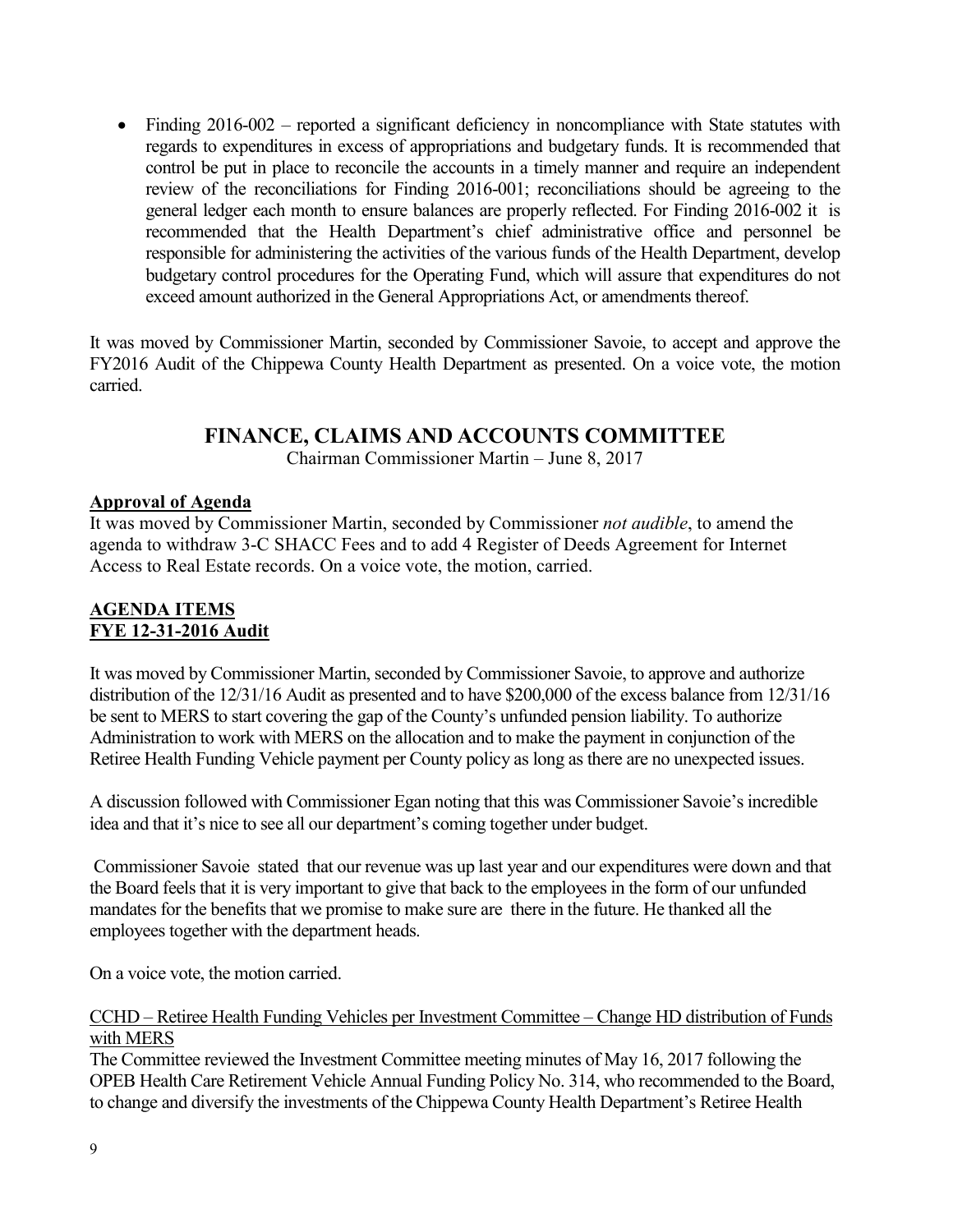Funding Vehicle to mirror the portfolio of the County, with 50% in each the MERS Total Market Portfolio and 50% in the MERS Capital Appreciation Portfolio.

It was moved by Commissioner Martin, seconded by Commissioner Savoie, to follow the recommendation to have the Chippewa County Health Department's Retirement Health Funding Vehicle with MERS be changed to have 50% of the funds in the MERS Total Market Portfolio and 50% to MERS Capital Appreciation Portfolio. On a voice vote, the motion carried.

## **Update Policy 410 – Travel and Business Expenses**

The Committee reviewed the updated Travel Policy 410, adding clarification that meal expenses for incounty off-sight of employee's normal work place will not be an allowable reimbursement, and adding a grocery option with a maximum of \$10.00 per day for non-restaurant/grocery food expenditures may be included in daily requests for reimbursement of meals, which will be included in the daily maximum meal allowance.

It was moved by Commissioner Martin, seconded by Commissioner Savoie, to approve Policy 410 Travel and Business Expenses, as presented, clarifying off-sight in-county meals and adding a \$10.00 daily grocery option. On a voice vote, the motion carried.

## **Approve – Annual Report of Balance in Land Sale Proceeds Account**

The Committee received and reviewed the Annual Report of Balance in Land Sale Proceeds Accounts provided by County Treasurer Margie Hank, in accordance with MCL 211.78m (8)(h).

It was moved by Commissioner Martin, seconded by Commissioner McLean, to accept and approve the Annual Report of Balance in Land Sale Proceeds Accounts, as presented with the amount available to transfer of \$51,118.10 to the general fund by 12/31/2017. On a voice vote, the motion carried.

## **Pink Ribbon Expenditure 17-03 and 17-04**

The Committee reviewed a Pink Ribbon expenditure 2017-03 and 2017-04, which is all donated funds for those clients diagnosed with breast and/or cervical cancer requiring assistance with travel and lodging related to treatment may apply for assistance, following policy 1.99.013.

It was moved by Commissioner Martin, seconded by Commissioner Egan, to approve the Pink Ribbon expenditure 2017-03 of \$1,583.83 and expenditure 2017-04 of \$2,449.58, as presented following policy 1.99-013. On a voice vote, the motion carried.

## **ROD – Agreement for Internet Access to Real Estate Records**

The Committee received a revised Agreement for Internet Access for Real Estate Records from Register of Deeds, Sharon Kennedy, indicating increased user fees (\$100.00 per month) and clarifying the annual agreement between the County and Users.

It was moved by Commissioner Martin, seconded by Commissioner Savoie, to approve the revised Agreement between Chippewa County Register of Deeds and Users to provide secure internet access to Real Estate Records of Chippewa County, on an annual basis, with the fees as described. On a voice vote, the motion carried.

## **FINANCE – Claims and Accounts**

It was moved by Commissioner Martin, seconded by Commissioner Egan, to recommend the approval of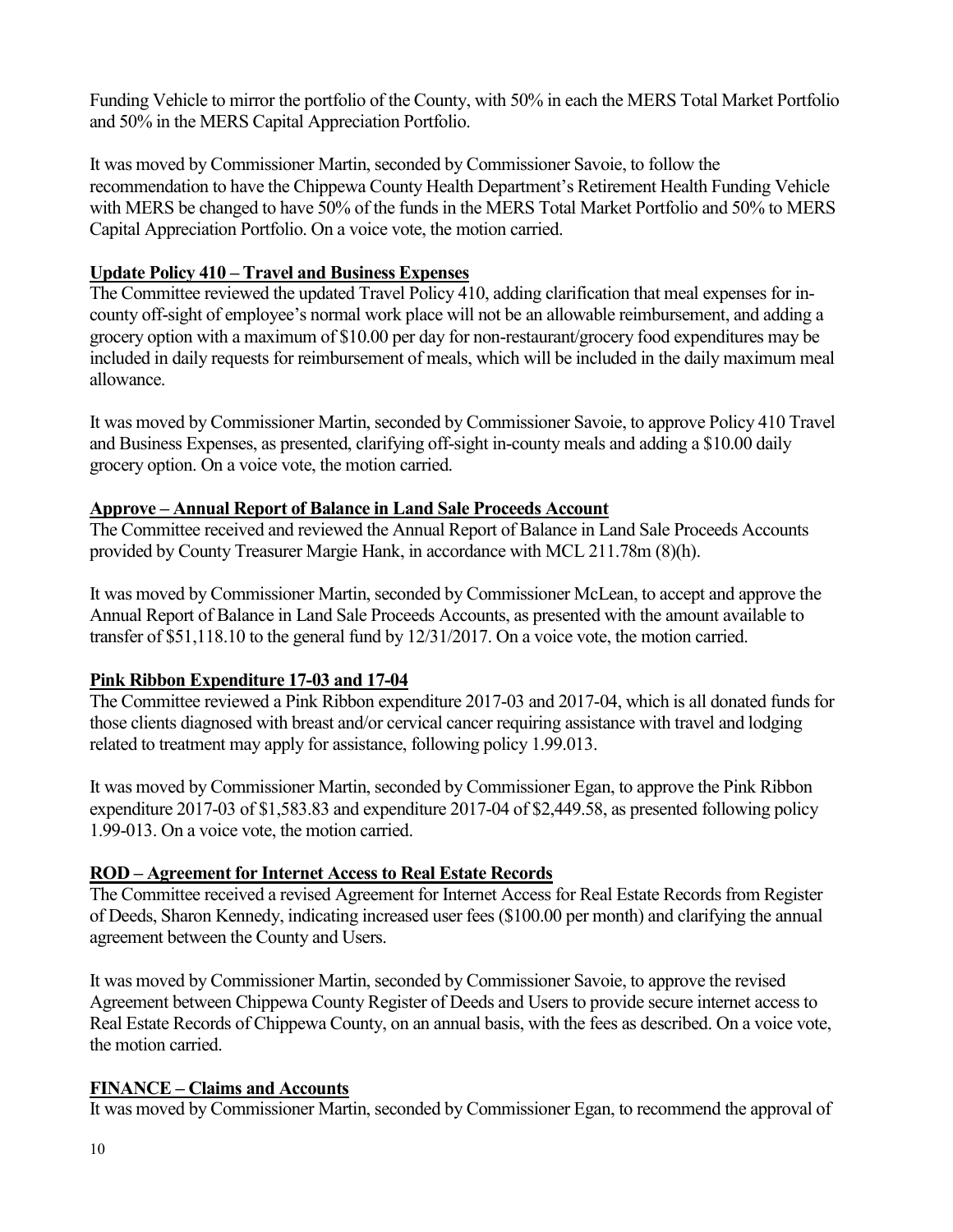May bills and payroll as follows: The general claims totaling \$228,274,96, other fund claims of \$325,245.04, payroll of \$474,163.83, Health Department claims of \$264,895.84 and Health Department payroll of \$196,188.15; total clams of \$1,488,767.82 and vouchers H-1 through H-220. On a voice vote, the motion carried.

It was moved by Commissioner Martin, seconded by Commissioner Savoie, to accept the Finance Claims and Accounts minutes of June 8, 2017 as presented. On a voice vote, the motion carried.

## **BUILDING GROUNDS AND JAIL, LEGISLATIVE AND NATURAL RESOURCES AND INFORMATION TECHNOLOGY COMMITTEE**

Chairman Savoie - June 9, 2017

## **Agenda Items**

## **Courthouse Roof**

Jeremy Gagnon, U.P. Engineers and Architects presented the Committee with drawings for the Courthouse Roof project. U.P. Engineers and Architects has been retained to write the RFP, designengineering plan and to act as the general contractor for this project. The drawings were reviewed with questions answered throughout the presentation

It was moved by Commissioner Savoie, seconded by Commissioner McLean, to approve the project to continue with advertisement and the bidding requirements of the Courthouse roof project. Bids will be due at U.P. Engineers and Architects office on June 30, 2017. On a voice vote, the motion carried.

## **Courthouse and County Building Security**

The Committee first thanked the Courts for coming up with a cost savings option of combining Magistrate/Referee/CJO and the Friend of he Court positions, freeing up enough funds to attain singlepoint access for both the County Building and the Courthouse. Three metal detectors have already been purchased via the FY17 budget requests; and the Sheriff's Department, will need to hire additional staff to cover the minimum of nine hours a day Monday through Friday; and after much discussion eight hour shifts on Saturday and Sunday for jail visitation (cost approximately \$12,500). The County Building will be implemented first, as it already has a single-point access area. The Courthouse will need to have a few things decided prior to full implementation, but a security/bailiff being added prior to those choices was also discussed, including a decision on the use of the East side doors which are currently closed for public access or the handicapped doors entering at the garden level. Commissioner Savoie indicated he would prefer the East doors, so that the bailiff's presence is located in the highest traffic area, also while indicating the Sheriff's Department is the operations of this project. Commissioner McLean indicated that the additional security officer/bailiff could be placed in the Courthouse prior to the determination of the placement of the metal detector, as it was previously discussed waiting until the roofing job was completed. There were several ideas presented, which could become quite costly. Discussion continued and everyone was in agreement that the final goal being to secure both buildings, noting that there would be some smaller costs with adding of signage and electricity outlets.

It was moved by Commissioner Savoie, seconded by Commissioner McLean, to proceed with the single point of entry security/bailiff, as soon as viable for the Sheriff's Department operations of hiring and training; to have the metal detector placed in the County Building front doors, and to have the County Building covered 9 hours per day Monday through Friday and 8 hours per day for Saturday and Sunday for jail visitation hours and o implement the security/bailiff in the Courthouse for security Monday through Friday for 9 hours per day; with the metal detector being implemented when feasible, based on the roof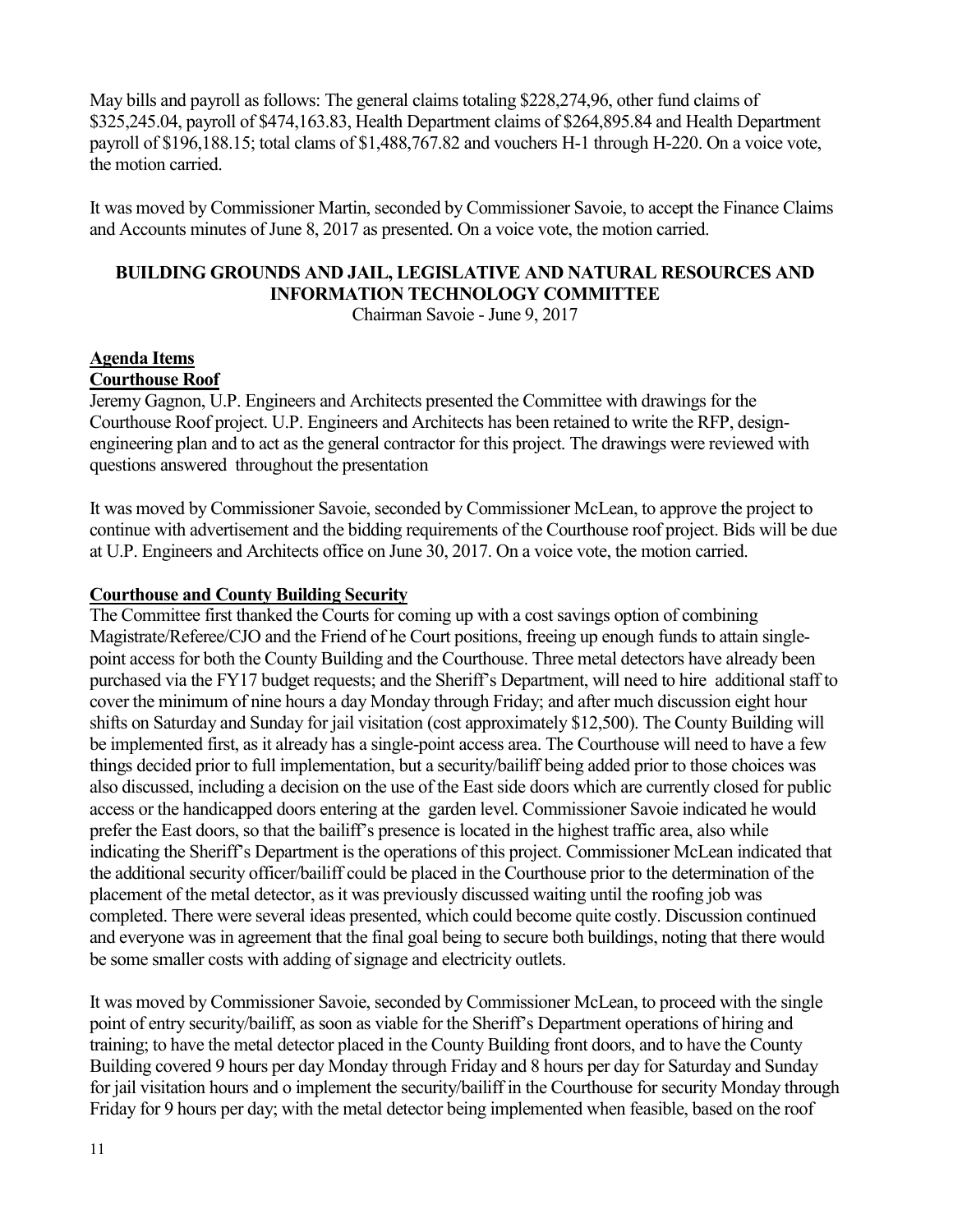project and the final location of the unit. On a voice vote, the motion carried.

## **Health Department – roof maintenance - \$1,700**

The Committee reviewed an updated roof repair quote from Kaysner Construction for the Health Department roof. The repair would include power washing the roof deck and then patching the holes and cracks for \$1,700. The Committee discussed the project, as well as the need to replace the roof in the next couple of years, utilizing the budget process to get it scheduled and budgeted.

It was moved by Commissioner Savoie, seconded by Commissioner McLean, to approve the roof repair quote from Kaysner Construction in the amount of \$1,700 to have the Health Department roof power washed and patched. On a voice vote, the motion carried.

# **Expiring Chippewa County Millages**

## **Correctional Facility and Fire/Ambulance**

The Committee was addressed by Equalization Director Sharon Kennedy, regarding the Fire/Ambulance millage and the Jail millage which both expire 2017. The Fire/Ambulance is currently approved by the voters at .4275 mills with estimated collections of \$474,474 for FY2017 – this millage is used, inclusive, for the purpose of providing funds for the public services of Ambulance and Fire Protection county-wide. The proposed millage would be a four year renewal. The Jail millage will expire and not be a renewal. The county will be seeking a reduced millage for the continued maintenance of the County Correctional Facility. The current millage rate is .6000 mills, and the Committee suggested .3000 with a four year request. These monies would be for the whole jail, not just the new section, ballot language was discussed as well as the cost for a county-wide election, as there are currently no other questions on the November ballot.

It was moved by Commissioner Savoie, seconded by Commissioner Martin, to have the ballot language for both the Fire/Ambulance renewal and the Jail reduced millage request sent to the July Finance Committee for approval; both for four year requests, to be placed on the November ballot, acknowledging the cost of the election will be incurred by the County, if no other questions are posed. On a voice vote, the motion carried.

## **Mutual Aid Agreement between CLM Community Action and Chippewa County Animal Shelter**

The Committee reviewed a mutual aid agreement between CLM Community Action Agency and the Chippewa County Animal Control Shelter in case a family with pets is placed in housing due to homelessness, the CCACS has agreed to house he family's pet on a temporary (up to 30 days) at no charge as long as the pet passes temperament testing, is current on vaccinations and the owners can provide emergency contact information.

It was moved by Commissioner Savoie, seconded by Commissioner McLean, to approve the 'homeless Pets in Chippewa County Mutual Aid Agreement between CLM Community Action Agency and Chippewa County Animal Control Shelter' to have the CCACS board homeless pets for up to 30 days, to assist CLM CAA in placing families of homelessness with pets. On a voice vote, the motion carried.

It was moved by Commissioner Savoie, seconded by Commissioner Martin to accept the Building Grounds and Jail, Legislative and Natural Resources and Information Technology Committee Meeting Minutes of June 9, 2017 as presented. On a voice vote, the motion carried.